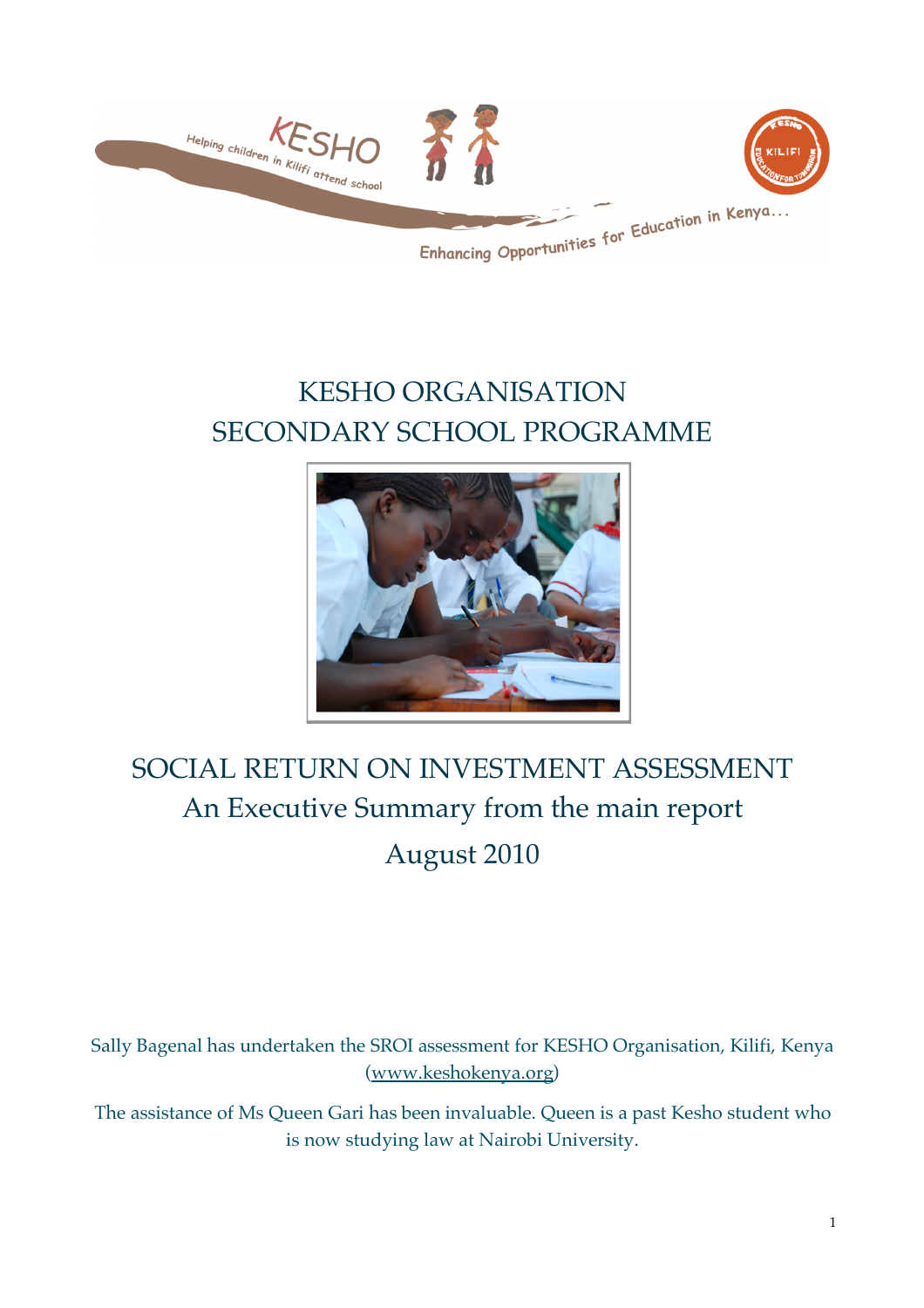### Table of Contents

| The SROI Methodology                                            | 4      |
|-----------------------------------------------------------------|--------|
| <b>Executive Summary</b>                                        | 5      |
| <b>Project Outline</b>                                          | 7      |
| Stakeholder Engagement                                          | 10     |
| Table 1. Stakeholder audit trail. Inclusion or Exclusion        | $11\,$ |
| Table 2. Stakeholder audit trail. Engagement method and numbers | 13     |
| Table 3. Data collection                                        | 14     |
| The story of change - the difference the programme makes        | 16     |
| The students' stories                                           | 16     |
| The students' families stories                                  | 18     |
| The project staff's stories                                     | 18     |
| The Republic of Kenya                                           | 19     |
| Impact Map. Phase 1                                             | 20     |
| Table 4. List of all outcomes and indicators                    | 20     |
| Additional students' comments                                   | 24     |
| Impact Map. Phase 2. The economic model                         | 25     |
| 2.1. Materiality                                                | 25     |
| 2.2 Outcomes converted                                          | 25     |
| Table 5. Examples of direct costs and financial proxies         | 26     |
| 2.3. Establishing the impact                                    | 26     |
| Table 6. Examples of deadweight, displacement and attribution   | 27     |
| 2.4. Determining outcome period                                 | 30     |
| Table 6. Examples of the benefit time and drop off period       | 30     |
| 2.5. Projecting future values                                   | 31     |
| Conclusions                                                     | 32     |
| Chart 1. Benefit breakdown                                      | 32     |
| Sensitivity analysis                                            | 33     |
| Recommendations                                                 | 36     |
| Introduction to Kenya                                           | 37     |
| Employment                                                      | 38     |
| Education                                                       | 38     |
| Sexual health data                                              | 40     |
| Family life                                                     | 40     |
| Other sponsorship organisations                                 | 41     |
| Appendix 1. Impact Map (see Excel file attachment)              | 42     |
| Appendix 2. List of sources                                     | 43     |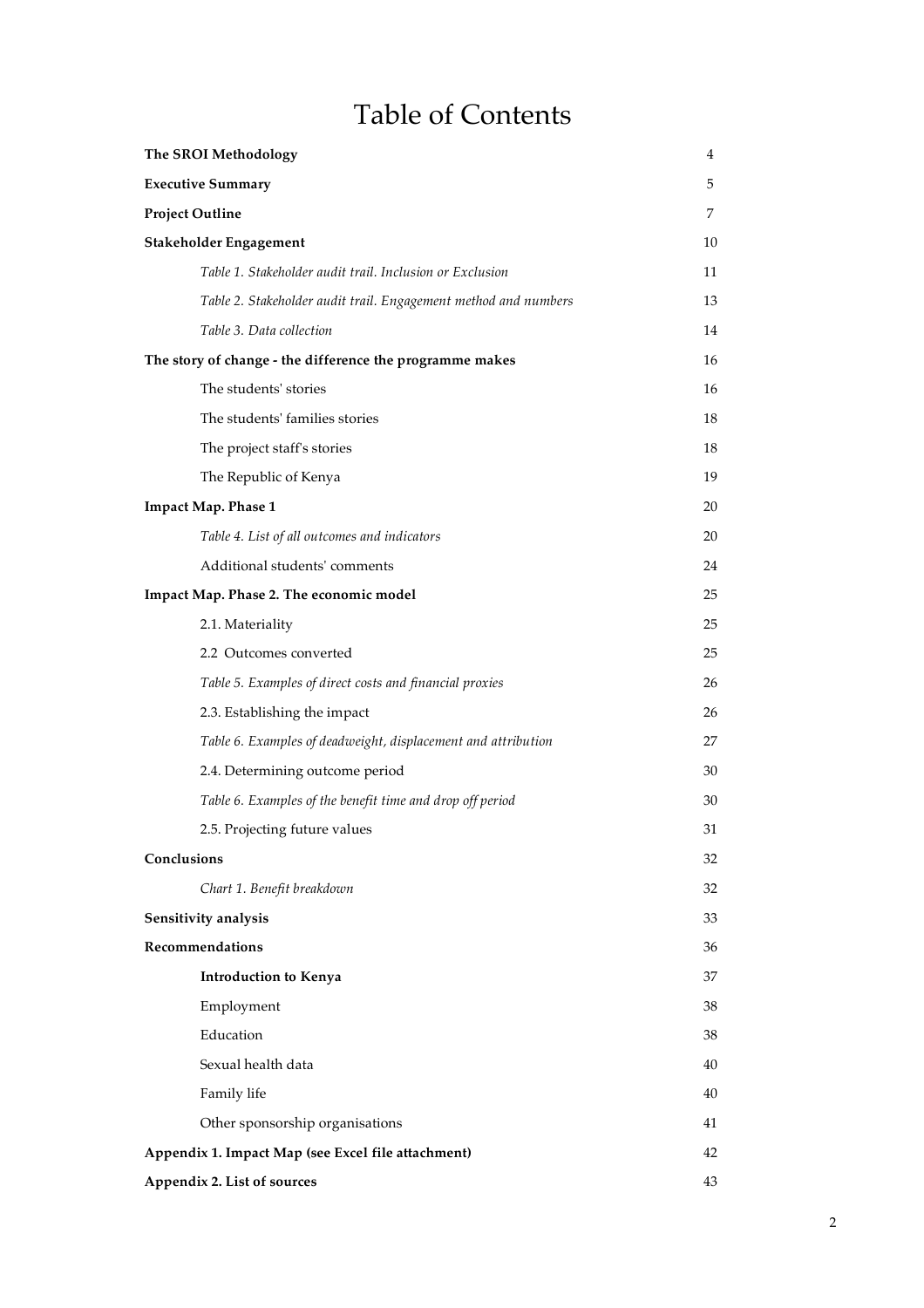### The SROI methodology<sup>1</sup>

#### **Boundaries**

- Deciding which part of the organisation or individual project to measure.
- Background information and how the project works

#### **The measurement period.**

- Identify stakeholders whose costs and benefits are to be measured.
- Distinguish key stakeholders and objectives materiality is used in the selection of stakeholders and objectives
- Identify common or overriding objectives

#### **Impact Map**

• Engage stakeholders to create the Impact Map. (The Impact Map demonstrates the connections between inputs and activities, the outputs and how these affect the outcomes of the stakeholders)

#### **Indicators**

- Identify appropriate indicators to typify an outcome
- Determine a monetised equivalent for the indicators

#### **Data Collection**

• From legitimate sources only, to ensure accurate measurement of costs and benefits

#### **Calculations**

- Computing the present value of benefits and investment with the total value added
- A sensitivity analysis to identify the relative significance of the calculations
- Identify other factors that have benefited the stakeholders and subtracting for, deadweight displacement and attribution, calculate the SROI ratio and payback.

#### **Reporting**

- Benefits divided up between stakeholders
- Key factors that affecting the SROI ratio
- Recommendations (if required)

*NB It must be stressed that SROI financial figures are not intended to reveal what has happened or what is necessarily going to happen. The figures are there as part of valuing things that we normally do not value, like hope. What is the value of feeling hopeful about the future? How much would you pay to have some?* 

*In the same vein, how much would you need to be paid to take a job in a danger zone? Would £100k a year be enough or perhaps £200K a year? By looking at the amount, you would go for, and the amount you would not go for, a value can be attributed to your safety. There is a hybrid method used in this report. Both direct actual costs, as well as the use of financial proxies for intangible outcomes.*

<sup>&</sup>lt;sup>1</sup> The SROI methodologsed adheres to current SROI-UK and SROI-Europe principles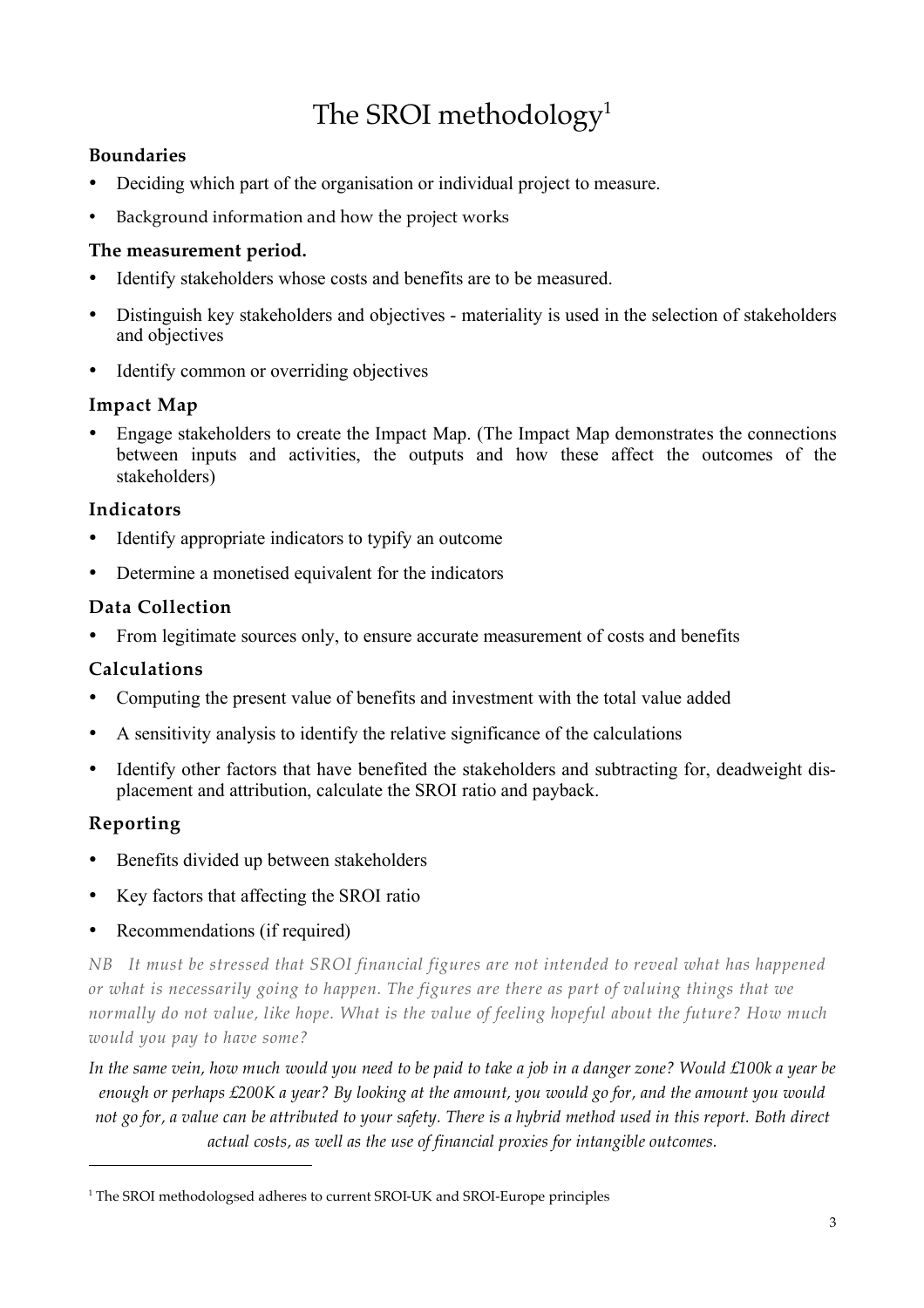### Executive Summary

Kesho Organisation's aim is to improve the life chances through the education of disadvantaged young people in the Kilifi, Bahari and Ganze district in Coast Province, Kenya. The SROI analysis sets out to forecast the effect that the Kesho Organisation's, Secondary School programme will have on the community. All forecast student data is based on past results.

**The results**

**SROI Ratio of 18.89 in 2009/2010**

90 students are sent to secondary school for a total investment of GBP 36,944. It is forecast that the social capital generated over 20 years will be GBP 697,915.93, concluding that for every one-pound invested, GBP 18.89 of social capital is created. An SROI ratio of 18.89. This exceptionally high ratio, is unsurprising in the Kenyan setting where no other opportunities to improve life chances exist.

**Who are the Beneficiaries?** 

Eleven stakeholders were identified as potential beneficiaries, but only four stakeholders were taken forward as those that will materially benefit from the project. These are:

- The students
- The students' families
- The project staff
- The Republic of Kenya

39% of the benefit goes to the secondary school students, who are given the long term chance of increased social mobility, and economic activity. An additional 39% of the benefit goes to the students' families whose lives change as a reflection of their offspring's success. As the sensitivity analysis demonstrates, the greater the number of Kesho students that progress to university, the better the life chances - increased education and health care - for the students' families, the extended family and even the whole village in some cases.